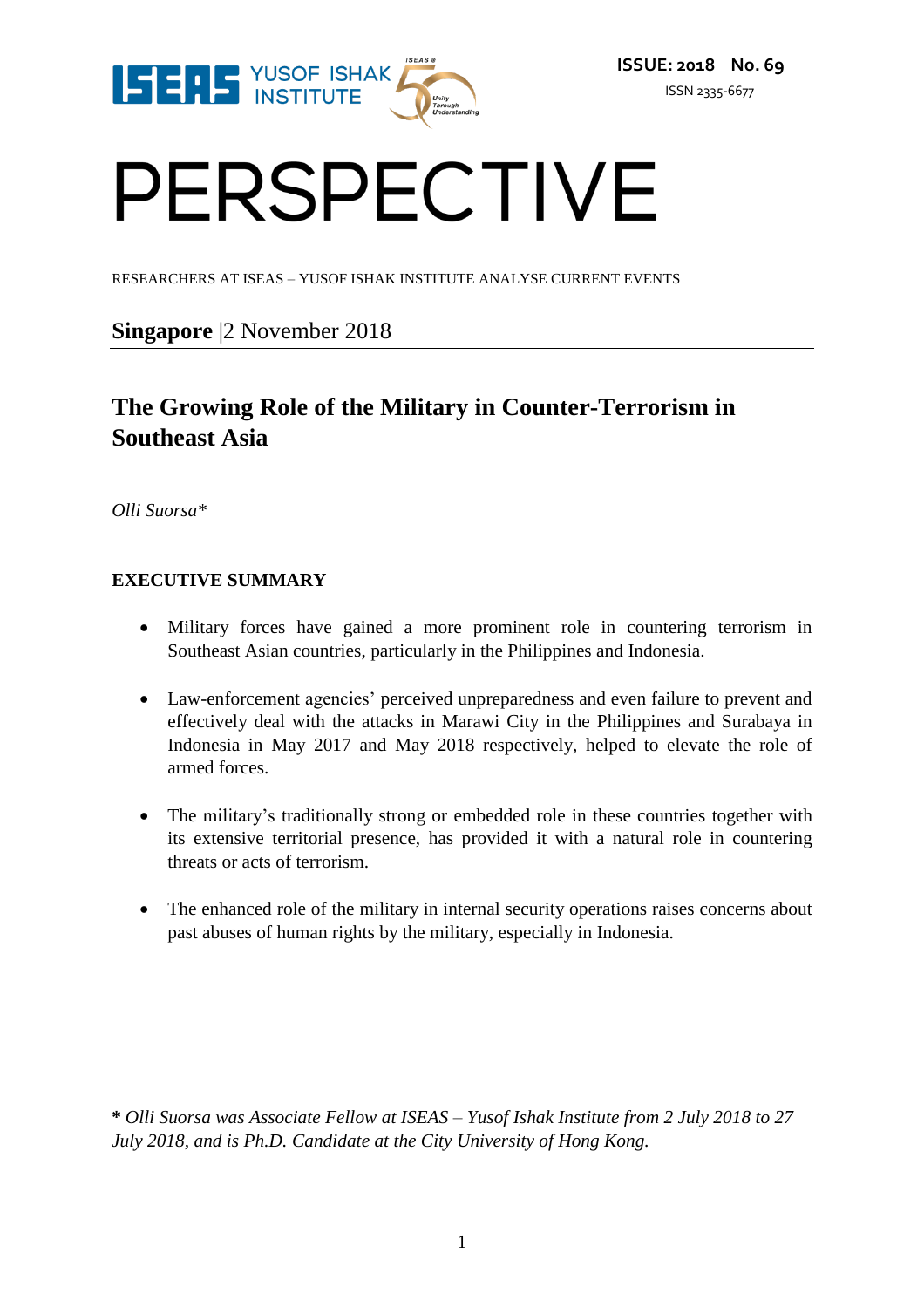

#### **INTRODUCTION**

The increasing numbers of attacks by Southeast Asian militant groups and radicalized individuals pledging allegiance to the Islamic State in Iraq and Syria (ISIS), since at least 2014, and in particular the Marawi attack in the Philippines have put new stress on regional governments to effectively address the growing security challenge.

Law-enforcement agencies and their special operations units, the principal anti-terrorism actors in most countries in Southeast Asia, suffer from lack of capacity and resources manpower and finances—as well as often rampant corruption and low levels of public trust to deal with the bigger threat.<sup>1</sup> These actual or perceived challenges have rekindled strong voices for greater military involvement in counter-terrorism in Southeast Asia, especially the Philippines and Indonesia.

In Singapore and Malaysia the police and its intelligence services function well. Still, the heightened threat of terrorism convinced the Singapore government to form a new allmilitary special operations unit, the Army Deployment Force, to create a rapid response element to combat any terror attack in the city state. Similarly, in 2016, Malaysian government set up a new combined-services rapid deployment unit, the National Special Operations Force (NSOF), placed directly under the Prime Minister's office, to provide the first response in the event of a terror attack.<sup>2</sup> In Myanmar, the military—or Tatmadaw—has again taken a dominant role in searching and detaining, or killing, Muslim militant fighters, in the wake of the continuing violence against the Rohingya Muslims in northern Arakan State. In Thailand, the ruling military junta, who had staged a coup d'etat in May 2015, has increased the military's presence in the country's restive deep South. The battle of Marawi in Mindanao, in the southern Philippines, which lasted from May until October 2017, showed the Philippine National Police's (PNP) lack of capacity to address the terrorist threat in the country, leaving the Armed Forces of the Philippines (AFP), with its superior manpower and firepower, as the only viable state actor capable of liberating the Marawi City from the ISaffiliated militants. In Indonesia, the long-standing calls for a stronger involvement of the military, the TNI, in internal security, including counter-terrorism, became louder again following the perceived inability of the national police, POLRI, to prevent or interdict the series of suicide bombings against three Catholic churches in Surabaya, Indonesia in May 2018.

The next two sections take a closer look at the growing role of the military in counterterrorism in the Philippines and Indonesia.

#### **THE PHILIPPINES**

The Philippine government's counter-terrorism responses have historically favoured the Armed Forces of the Philippines (AFP) as the dominant security service.<sup>3</sup> Since 2010, however, the government has attempted to pass on the baton to the National Police of the Philippines (PNP), with a mandate to address threats of terrorism in the country. The change,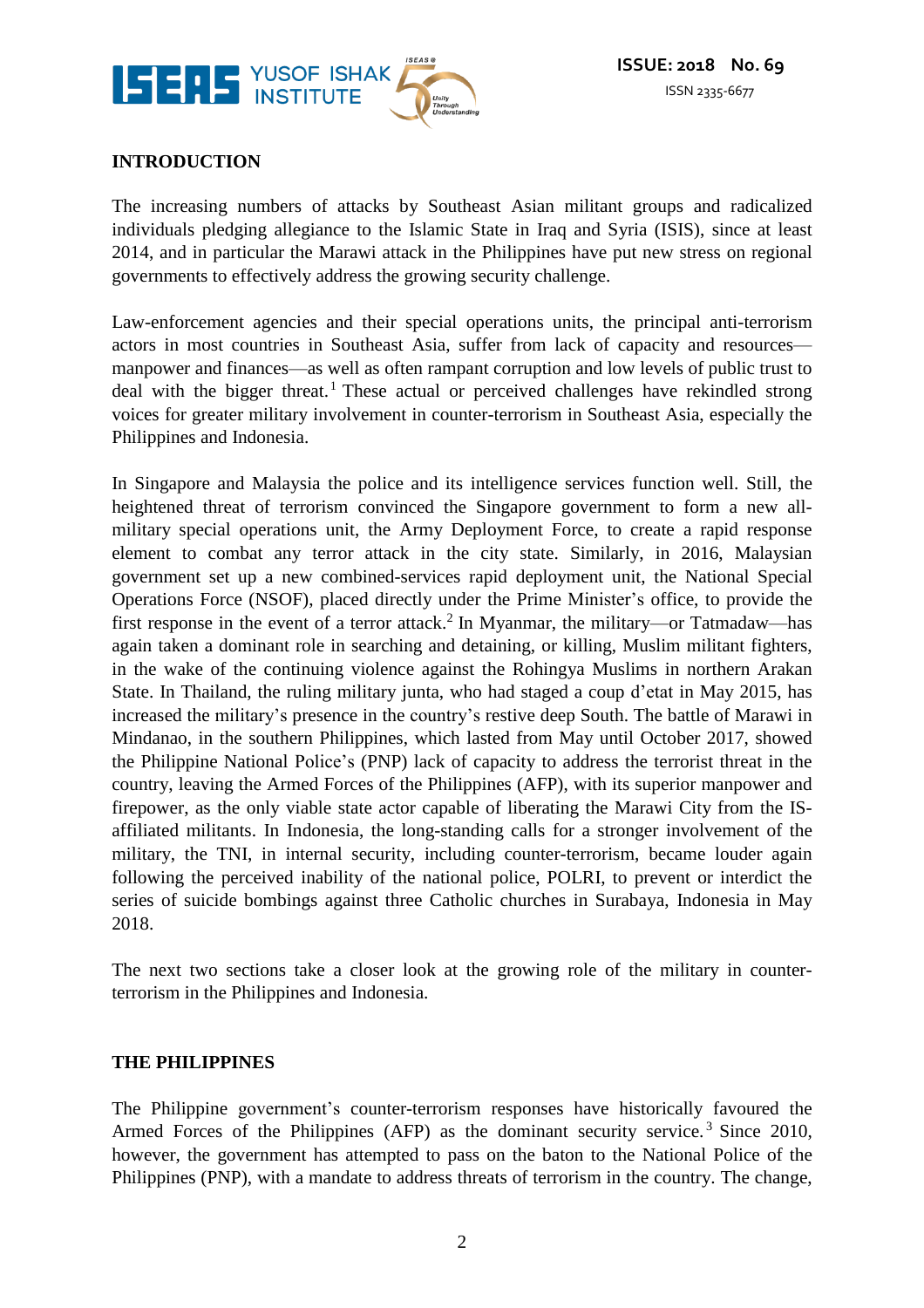

however, has been at best slow and incomplete.<sup>4</sup> Due to much historical baggage, the national police is probably the least trusted government institution in the Philippines and therefore lacks popular support in effectively countering terrorism in the country. The PNP is deemed to be deeply corrupt and uses draconian measures and questionable verdicts for detention.<sup>5</sup> Furthermore, the PNP lacks adequate capacity and training to effectively address counterterrorism challenges without the assistance of the armed forces, which have enjoyed over two decades of strong US military support in training, funding and organization.<sup>6</sup>

In May 2017, the Maute and Abu Sayyaf groups, pledging allegiance to the Islamic State, took over the southern Philippines' city of Marawi, in Mindanao. With the national security agencies taken by surprise, it took the Philippine military five months to free the city in a brutal urban combat for which the AFP was unprepared. Ultimately, in October 2017, with the weaponry, intelligence and training assistance from the United States and Australia, the AFP was able to clear the Maute and Abu Sayyaf Group militants from Marawi and kill or capture some of the key leaders of the militant groups, including Isnilon Hapilon and the Maute brothers. The siege showed that only the military had the manpower and firepower to combat the IS forces in frontal combat, whereas other security services, notably the police, were quickly overwhelmed.

In the aftermath of the liberation of Marawi, the AFP began a campaign against the remnants of the scattered (and now splintered, yet re-grouping) militant groups. Renewed attention was paid to the Bangsamoro Independence Freedom Fighters (BIFF), a militant breakaway group of the Moro Islamic Liberation Front (MILF) that is in advanced peace talks with the central government for autonomy in the Muslim Mindanao. Since October 2017, the army's Joint Task Force Central battalions have sustained heavy military action against remnants of the splintered IS affiliated militant groups, such as the ASG and BIFF, killing or capturing dozens of fighters, using combat aircraft, artillery and armoured vehicles in support of ground operations.<sup>7</sup>

Despite missteps and heavy-handed responses during its operations, the AFP enjoyed Mindanao residents' support for intensified military offensives against the militants. <sup>8</sup> Moreover, despite President Duterte's well-intentioned attempts to strengthen the PNP and its role in internal security, the siege of Marawi and the subsequent hunt and clearing operations of militant leaders and the groups' safe-havens in the difficult terrains of jungles and marshlands in the country's deep South, the AFP remains the only capable security sector actor, enjoying government and popular support in taking the fight to the dedicated, welltrained and armed militants in southern Philippines.

#### **INDONESIA**

In Indonesia, the string of significant terrorism incidents of late such as the prison riot in the police headquarters in West Java, and the series of suicide bombings against three churches in the East Java (Surabaya) in May 2018 garnered criticism against the Indonesian National Police (POLRI) as being inept in preventing acts of terrorism in the country.<sup>9</sup> Conservative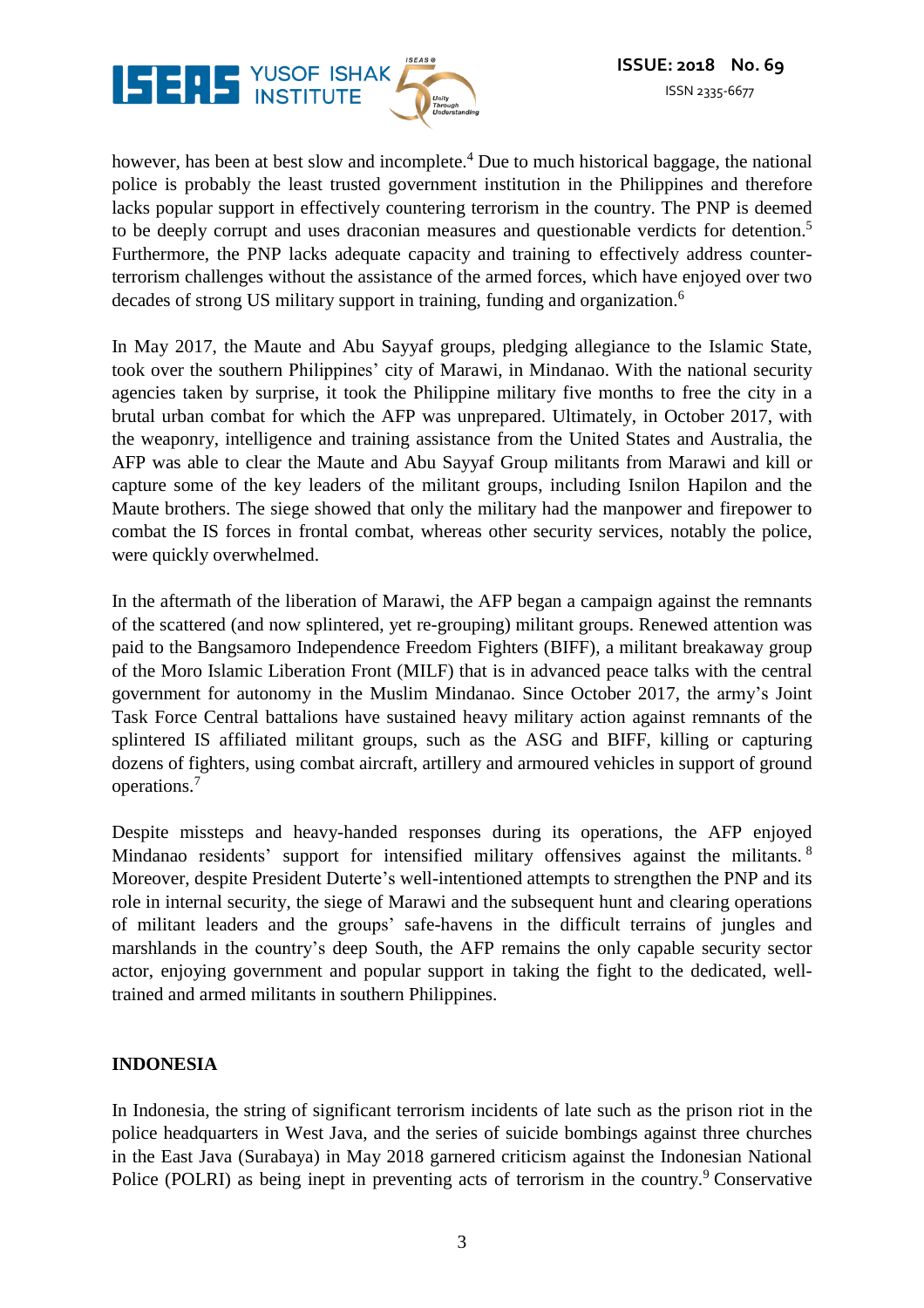

forces, including the Indonesian military (TNI), began calling for a greater role for the military in counter-terrorism. According to the Indonesian 2003 Anti-Terrorism Law, the military has only a supportive, or subordinate, role to the national police. The first Islamic State-related attack in Indonesia, the bombing on a Starbucks cafe in Jakarta, provided a new trigger for the House of Representatives to consider the role of the TNI in counter-terrorism. However, the legislative moved ahead only at snail's pace due to strong opposition from human rights groups to any bigger involvement of the military. However, after the series of IS attacks in May 2018—and President Joko "Jokowi'' Widodo's ultimatum to use his Presidential powers to force the necessary amendments forward,<sup>10</sup> the Indonesian legislature adopted a stronger anti-terrorism legislation in June 2018, spelling out the military's role in preventing and countering terrorism in the country and overall, gave national security services stronger pre-emptive powers.<sup>11</sup>

Further exemplifying the growing role of the TNI in counter-terrorism was Jokowi's consent to re-establish the previously suspended military Joint Operations Command, or Koopsusgab, tasked with counter-terrorism.<sup>12</sup> The Koopsusgab, a special unit including personnel from the three services special operations forces—the Army's Kopassus, the Navy's Denjaka, and the Air Force's Bravo-90—is on standby for rapid mobilization against emerging terror threats. The unit's role is to assist the national police, and its deployment is decided by the chief of the POLRI. The team's role and its autonomy, however, are subject to further revisions if deemed necessary due to the high level of terrorism threat in the country.

The Indonesian military had lost much of its role in fighting internal security threats following the end of the three-decade long rule of President Suharto and the dissolution of *dwifungsi,* or the military's dual role in society. As a result, law-enforcement agencies, namely the Indonesian National Police, gained the sole responsibility as the guarantor of internal security, leaving external security—deterrence and defence—to the TNI. Since the early 2000s, the TNI has been trying to regain some of its formerly pervasive influence in domestic affairs.

The TNI's embedded position within Indonesian society down to the village level, thanks to its persisting territorial command structure, gives it a natural advantage over the POLRI in communicating with locals and accessing information and intelligence on extremist or militant groups in the country. Moreover, the POLRI chief, Tito Karnavian, has made clear that the TNI's assistance in counter-terrorism operations is welcomed, especially in rough terrains like mountainous regions and jungles, given its guerrilla warfare expertise and specialized equipment and tactics.<sup>13</sup> Curiously, according to a survey conducted by Kompas, some 92 percent of respondents supported TNI's bigger role. However, in the wake of the strong stance taken by human rights groups and the Minister of Law and Human Rights, Yasonna Laoly, 23.7 percent of respondents voiced their concern on possible human rights abuses should the military take on counter-terrorism operations.<sup>14</sup>

The growing role of the armed forces in counter-terrorism operations, the new level of threat posed by the IS in the country, and louder voices in favour of a more independent role of TNI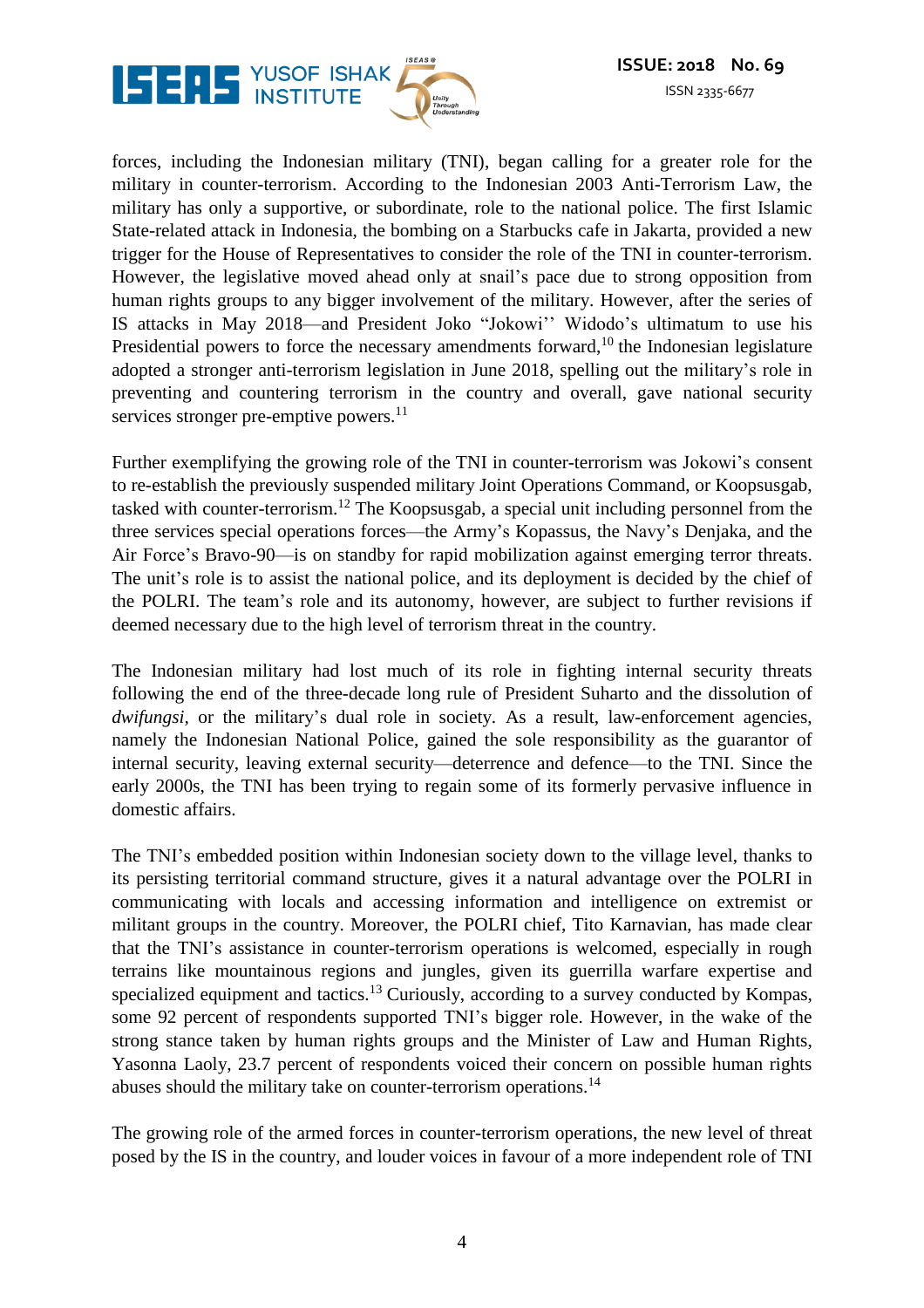

in countering terrorism may well lead to further gains on the part of the military in getting involved in internal security in Indonesia.

#### **CONCLUSION**

The siege of Marawi has opened the eyes of regional leaders to the scale and scope of the IS threat. This has elevated the role of the armed forces as a national security actor. The military has provided the heavy-lifting and supported the law-enforcement agencies in combating terrorism in specific local security environments.

In the Philippines, a country, which suffers perhaps the most complex internal security environment in Southeast Asia, the main responsibility of counter-insurgency operations and counter-terrorism missions has fallen to the Armed Forces of the Philippines. Despite the Philippine government's attempts to curtail the military's role in internal affairs by entrusting counter-terrorism to law-enforcement agencies, since 2010, the AFP's role has proved to be indispensable. The scale of the battle of Marawi in the country's deep South served only to gain lost ground for the army as the only security service able to cope with terrorist threats in the Philippines.

In Indonesia, the democratization of the country had seen the role of the Indonesian military in internal affairs weaken, in relative terms. The POLRI and its special operations unit, especially the Densus 88, had been relatively successful in countering terrorism in the country. However, with the new level of threat posed by the IS in Indonesia and Islamic State-related attacks since 2016, voices calling for the involvement of the TNI in counterterrorism operations have grown in volume, and the TNI has been given a more active role in combating terrorism. Though supported by the majority of the population, the military's growing role in national security has also raised old ghosts of TNI's human rights abuses and legal impunity.

 $\overline{\phantom{a}}$ 

<sup>&</sup>lt;sup>1</sup> See, Farouk Amaz, "Indonesian Police Fifth Most Corrupt institution in the Country: Transparency International, *Jakarta Globe,* 10 March 2015. [http://jakartaglobe.id/news/indonesian-police-fifth](http://jakartaglobe.id/news/indonesian-police-fifth-corrupt-institution-country-transparency-international/)[corrupt-institution-country-transparency-international/](http://jakartaglobe.id/news/indonesian-police-fifth-corrupt-institution-country-transparency-international/) (Accessed 31/07/2018).

<sup>2</sup> Trinna Leong, ''Malaysia Creates Anti-Terror Force for Quick Response'', in the Straits Times, on 28 October 2016. [https://www.straitstimes.com/world/malaysia-creates-anti-terror-force-for-quick](https://www.straitstimes.com/world/malaysia-creates-anti-terror-force-for-quick-response)[response](https://www.straitstimes.com/world/malaysia-creates-anti-terror-force-for-quick-response)

<sup>3</sup> Scott N. McKay & David A. Webb, "Comparing Counterterrorism in Indonesia and the Philippines'', *CTC Sentinel,* February 2015, Vol. 8, No. 2, pp. 18-21.

<sup>4</sup> Ibid.

<sup>&</sup>lt;sup>5</sup> The AFP has, too, attracted its fair share of criticism on corruption and disinterest to contribute to the ending of the conflicts in the country's South. See, Zachary Abuza, "Where Did the U.S. Go Wrong in the Philippines? A Hard Look at a `Success´Story'', *War on the Rocks,* 14 June 2018.